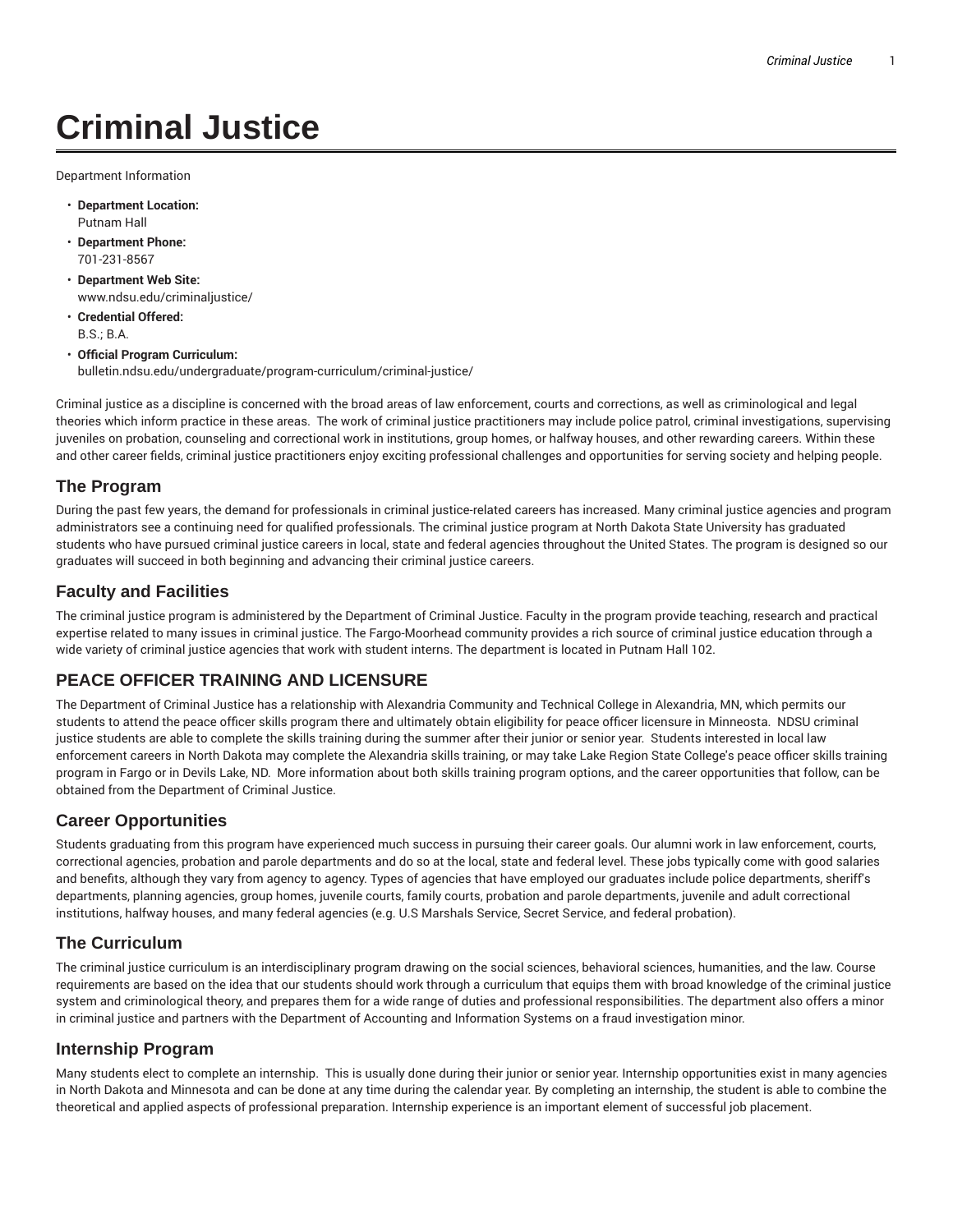# **Criminal Justice Club**

Students may expand their knowledge of criminal justice and career opportunities through the Criminal Justice Club. This student association allows participants to increase their knowledge and clarify career interests through field trips and meetings with professionals.

### **Accelerated Master's Program**

Exceptional undergraduate students interested in pursuing a master's degree in criminal justice may apply in their junior year for admission into the department's accelerated master's program. This program allows students to complete certain courses which will count for both their bachelor's and master's degrees in criminal justice, thereby shortening the time it takes to complete the master's degree. Students interested in this option should consult with the department's graduate program coordinator or with their adviser.

## **The Faculty**

Jeffrey Bumgarner, Professor and Department Head, Ph.D., 2000, University of Minnesota

Carol Archbold, Professor, Ph.D., 2002, University of Nebraska - Omaha

Andrew Myer, Assistant Professor, Ph.D., 2010, University of Cincinnati

Amy Stichman, Associate Professor, Ph.D., 2003, University of Cincinnati

Kevin Thompson, Professor, Ph.D., 1986, University of Arizona

# **Plan of Study**

Please note this is a sample plan of study and not an official curriculum. Actual student schedules for each semester will vary depending on start year, education goals, applicable transfer credit, and course availability. Students are encouraged to work with their academic advisor on a regular basis to review degree progress and customize an individual plan of study.

| <b>First Year</b>             |                       |                                                |                |
|-------------------------------|-----------------------|------------------------------------------------|----------------|
| Fall                          | <b>Credits Spring</b> |                                                | <b>Credits</b> |
| CJ 201                        |                       | 3 CJ 230                                       | 3              |
| MATH 104 or 103               |                       | 3 CJ 210 or 270                                | 3              |
| <b>ENGL 110</b>               |                       | 4 ENGL 120                                     | 3              |
| ANTH 111 (Cultural Diversity) |                       | 3 COMM 110                                     | 3              |
| <b>PSYC 111</b>               |                       | 3 SOC 110                                      | 3              |
|                               | 16                    |                                                | 15             |
| <b>Second Year</b>            |                       |                                                |                |
| Fall                          | <b>Credits Spring</b> |                                                | <b>Credits</b> |
| CJ 270 or 210                 |                       | 3 CJ 325 or POLS 325                           | 3              |
| <b>POLS 230</b>               |                       | 3 AHSS Requirement                             | 3              |
| <b>STAT 330</b>               |                       | 3 Humanities / Fine Arts Gen Ed                | 3              |
| Science Gen Ed w/ Lab         |                       | 4 Science/Tech Gen Ed (Global<br>Perspectives) | 3              |
| Minor                         |                       | 3 Minor                                        | 3              |
|                               | 16                    |                                                | 15             |
| <b>Third Year</b>             |                       |                                                |                |
| Fall                          | <b>Credits Spring</b> |                                                | <b>Credits</b> |
| CJ 406 or 407                 |                       | 3 CJ 460                                       | 3              |
| CJ 330 or POLS 431            |                       | 3 CJ 410 or 461                                | 3              |
| ENGL 320 or 358               |                       | 3 Science/Tech Gen Ed                          | 3              |
| Humanities / Fine Arts Gen Ed |                       | 3 AHSS Requirement                             | 3              |
| Wellness Gen Ed               |                       | 2 Minor                                        | 3              |
|                               | 14                    |                                                | 15             |